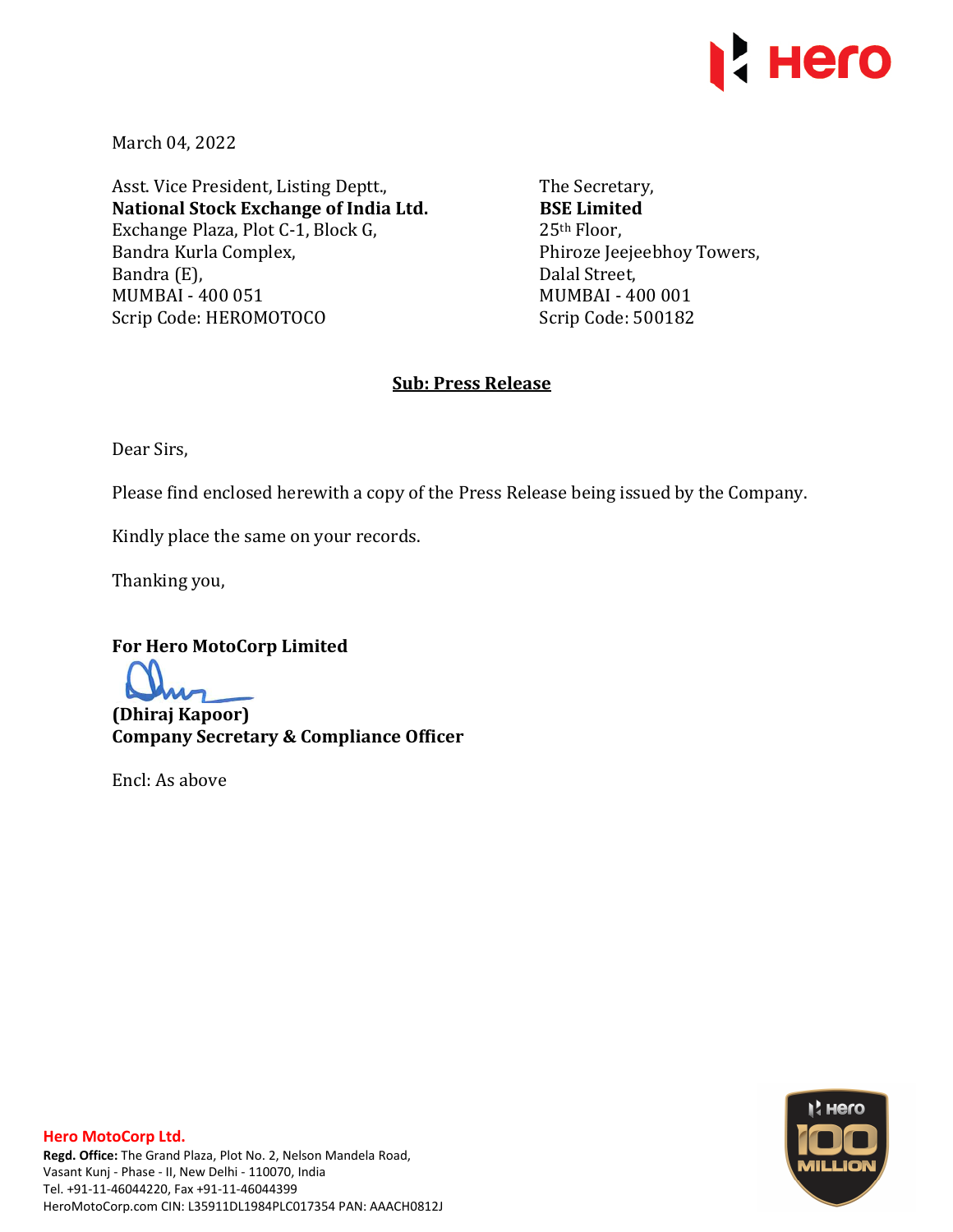



Press Release

**Dubai, March 4, 2022** 

# **THE DAWN OF A NEW HERO!**

# **DR. PAWAN MUNJAL ANNOUNCES TO THE WORLD NEW BRAND 'VIDA' FOR ELECTRIC MOBILITY**

### **ALONG WITH US\$100 MILLION GLOBAL SUSTAINABILITY FUND**

## **TO NURTURE OVER 10,000 ENTREPRENEURS IN ESG SOLUTIONS**

In keeping with the relentless pursuit towards its vision – **Be the Future of Mobility** – Hero MotoCorp, the world's largest manufacturer of motorcycles and scooters, unveiled **Vida, Powered by Hero, a brand-new identity for its emerging mobility solutions, including upcoming Electric Vehicles (EV).** 

Introducing **Vida, Powered by Hero** at a one-of-its-kind **Carbon Neutral event** at the exclusive Clarence Island in Dubai on Thursday evening (March 3), Dr. Pawan Munjal, Chairman & CEO, Hero MotoCorp, also announced a US\$100 Million **Global Sustainability Fund.** The fund will aim to establish global partnerships, spearheaded by the BML Munjal University (BMU) and Hero MotoCorp, with the objective of nurturing more than 10,000 entrepreneurs on ESG solutions that have a positive impact on the planet.

With a focus on sustainability, and the vision of a flourishing, meaningful world for future generations, Dr. Munjal highlighted focused action-points for bringing his vision to life at the event.

Unveiling the new brand logo and the 'sunrise' visual identity of Vida, Powered by Hero Dr. Pawan Munjal said, "*Vida means life, and the brand's sole purpose is to create a positive impact on the world and move us all forward in meaningful ways. We believe the name is perfect for what we are building for our children and the next generation. This is truly the dawn of something special. In only 17 weeks from today we will unveil our Vida platform, products and services to make the world a better place."*